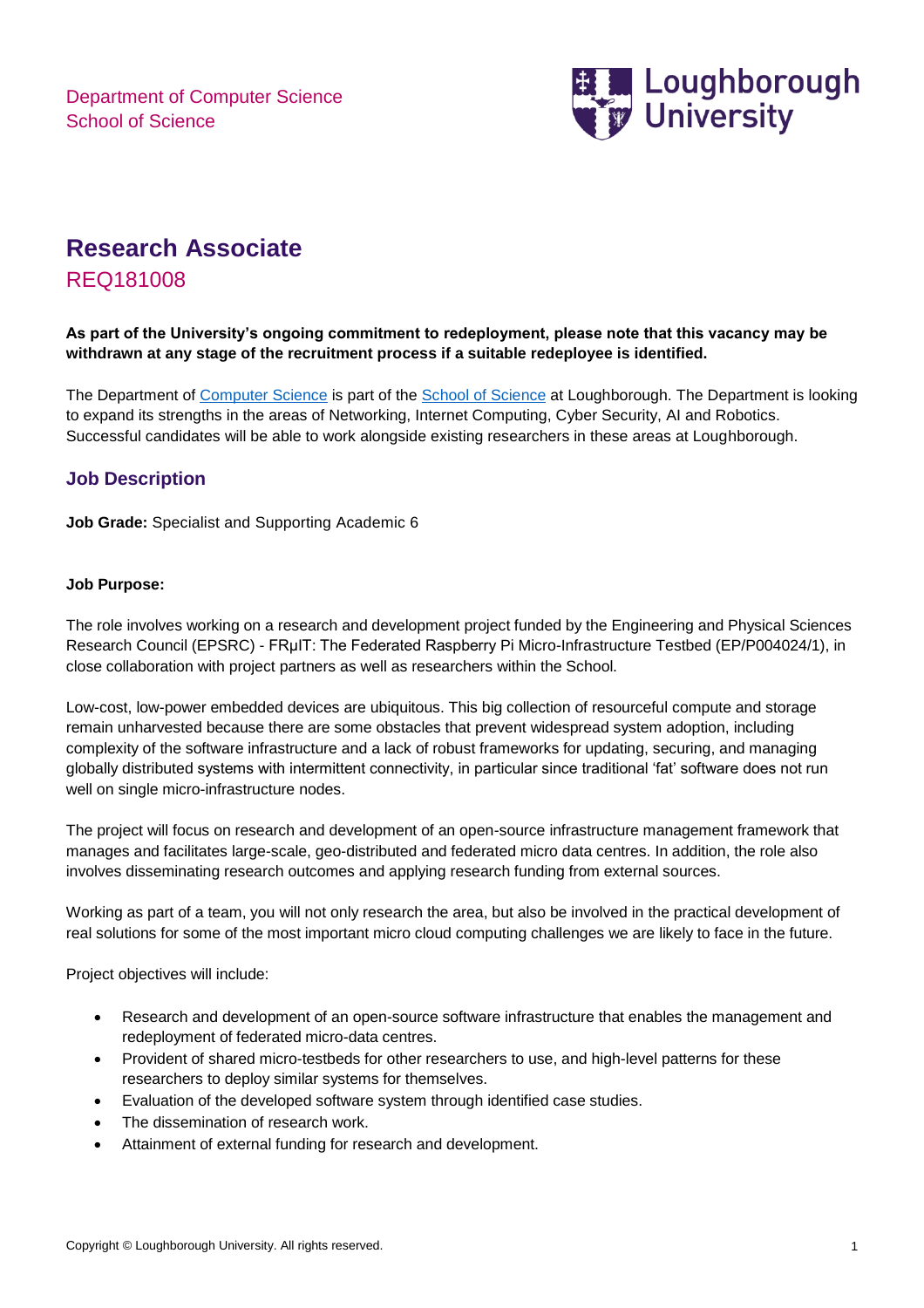The project will provide an opportunity to work on challenging problems in large scale networked system in conjunction with cloud federation, containerisation, software defined network (SDN) and network function virtualisation (NFV).

#### **Job duties:**

- Undertake research in the areas of cloud resource management, light-weight resource virtualisation, software defined networking, network function virtualisation.
- Design, development and evaluation of software using a variety of tools and techniques.
- Manage and maintain hardware facilities used for the project.
- Timely completion of regular reports and specified deliverables (including software deliverables) in relation to the project.
- Close collaboration with other members of the project team to further the research objectives.
- Disseminate the research and development work.
- Produce research output subject to rigorous peer-review and editorial processes.
- Present progress reports and research findings to colleagues and other researchers.
- Deliver seminars and technical training to colleagues, users and other researchers.
- Deliver papers/talks at scientific conferences and meetings.
- Write technical briefs for colleagues and detailed software design briefs.
- Liaise with colleagues both within and outside the university.
- Participate in networks within the university and externally to build relationships to facilitate exchange of information and funding applications.
- Contribute to collaborative decision about the future direction of the research.
- Advise other researchers (particularly postgraduate students) on experimental design, equipment etc. to aid their decisions.
- Plan, prioritise and organise your own work and resources to achieve agreed objectives.
- Use initiative and creativity to resolve problems, e.g. develop new research techniques, adapt solutions to the availability of technical resources, and develop new software, protocols or formalisms.
- Identify appropriate existing methods of investigation based on the project objectives.
- Make appropriate use of computing and electronic equipment.

#### **Points to Note**

The purpose of this job description is to indicate the general level of duties and responsibility of the post. The detailed duties may vary from time to time without changing the general character or level of responsibility entailed.

## **Special Conditions**

All staff have a statutory responsibility to take reasonable care of themselves, others and the environment and to prevent harm by their acts or omissions. All staff are therefore required to adhere to the University's Health, Safety and Environmental Policy & Procedures.

All staff should hold a duty and commitment to observing the University's Equality & Diversity policy and procedures at all times. Duties must be carried out in accordance with relevant Equality & Diversity legislation and University policies/procedures.

Successful completion of probation will be dependent on attendance at the University's mandatory courses which include Respecting Diversity and, where appropriate, Recruitment and Selection.

## **Organisational Responsibility**

Reports to Dr Posco Tso, Lecturer; and the PI at Loughborough.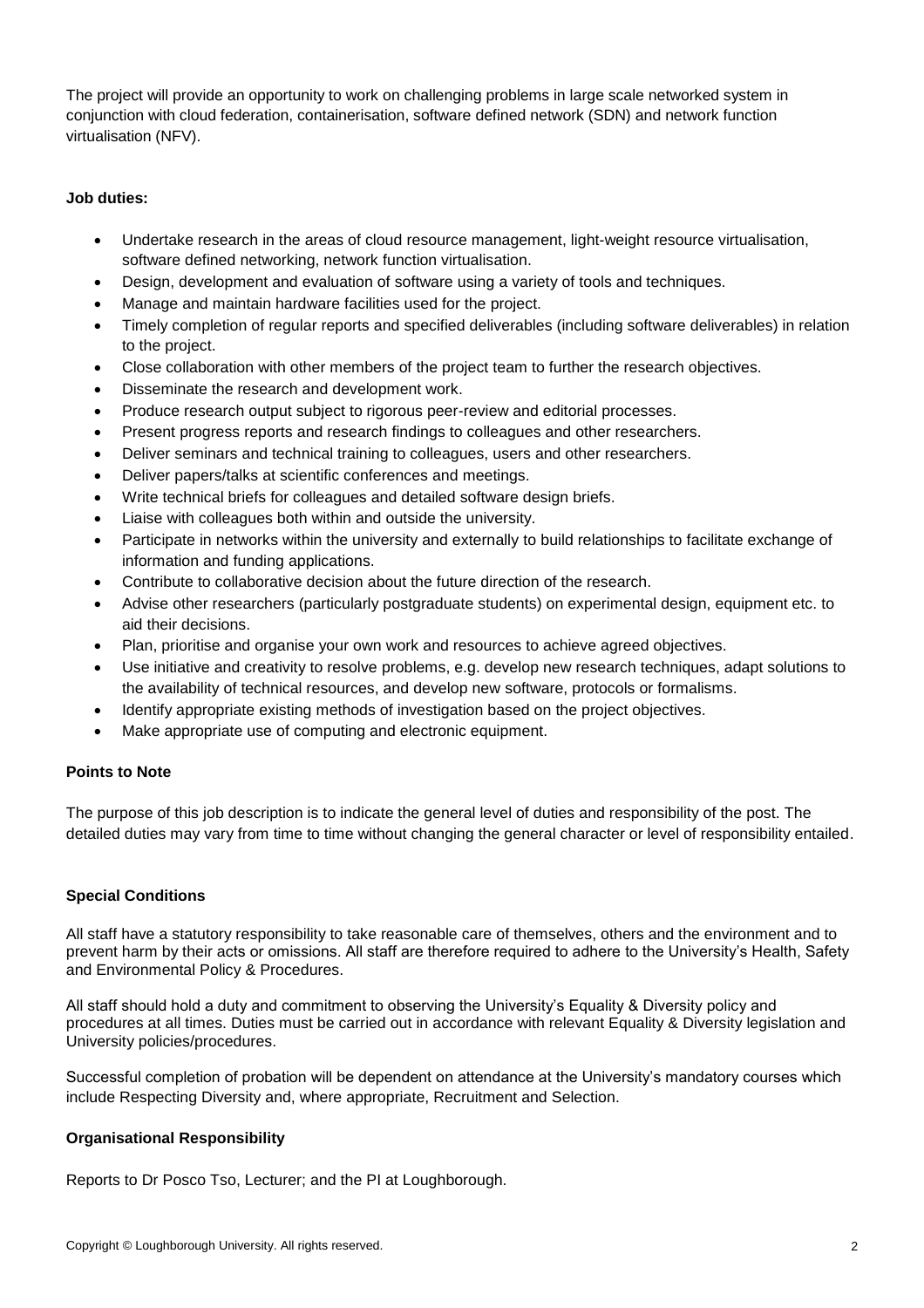# **Person Specification**

Your application will be reviewed against the essential and desirable criteria listed below. Applicants are strongly advised to explicitly state and evidence how they meet each of the essential (and desirable) criteria in their application. Stages of assessment are as follows:

- 1 Application
- 2 Test/Assessment Centre/Presentation
- 3 Interview

#### **Essential Criteria**

| Area                 | Criteria                                                                                                                                                                                  | <b>Stage</b> |
|----------------------|-------------------------------------------------------------------------------------------------------------------------------------------------------------------------------------------|--------------|
| Experience           | Experience of undertaking research in one of the following (or<br>related) areas: networked systems, cloud computing, software<br>defined networking and network function virtualisation. | 1            |
|                      | Experience of publishing research results in peer-review journals and<br>conferences.                                                                                                     | 1, 3         |
|                      | Experience of disseminating research results via talks/seminars.                                                                                                                          | 1, 2, 3      |
|                      | Experience of supervising undergraduate/MSc students.                                                                                                                                     | 1, 3         |
|                      | Good analytical research skills.                                                                                                                                                          | 2, 3         |
|                      | Problem solving using computer science techniques.                                                                                                                                        | 1, 2, 3      |
|                      | Experience in developing software on Linux/Unix platforms.                                                                                                                                | 1, 2, 3      |
|                      | Experience in development software for Distributed/Networked<br>systems.                                                                                                                  | 1, 2, 3      |
| Skills and abilities | Good programming skills in C/C++, Python, Java, etc.                                                                                                                                      | 1, 3         |
|                      | Ability to work independently and with minimal supervision.                                                                                                                               | 1, 2, 3      |
|                      | Good team worker and good interpersonal skills.                                                                                                                                           | 2, 3         |
|                      | Evidence of good communication skills.                                                                                                                                                    | 2, 3         |
|                      | Willingness to work closely with other members of the project team.                                                                                                                       | 2, 3         |
| Qualifications       | Good first degree in a relevant subject (computing, maths, science).                                                                                                                      | 1            |
|                      | Candidates will be expected to hold a PhD in computer science or a<br>related area.                                                                                                       | 1            |

#### **Desirable Criteria**

| Area       | Criteria                                                                                                                                                                   | <b>Stage</b> |
|------------|----------------------------------------------------------------------------------------------------------------------------------------------------------------------------|--------------|
| Experience | Experience in research leading to publication.                                                                                                                             |              |
|            | Experience of researching in one or more of the following areas: Data<br>centre resource management, Network policies management, Cyber<br>Security, Software engineering. | 1, 2         |
|            | Evidence of publications in a relevant area.                                                                                                                               |              |
|            | Experience of engaging general public in research projects.                                                                                                                | 1, 2         |
|            | Experience of software development in<br>OpenStack/CloudStack/Docker or similar tools.                                                                                     | 1, 2, 3      |
|            | Experience of hardware development.                                                                                                                                        | 1, 2, 3      |
|            | Experience of using software development suite, e.g. IDE, Git,<br>Mercurial.                                                                                               | 1, 2, 3      |